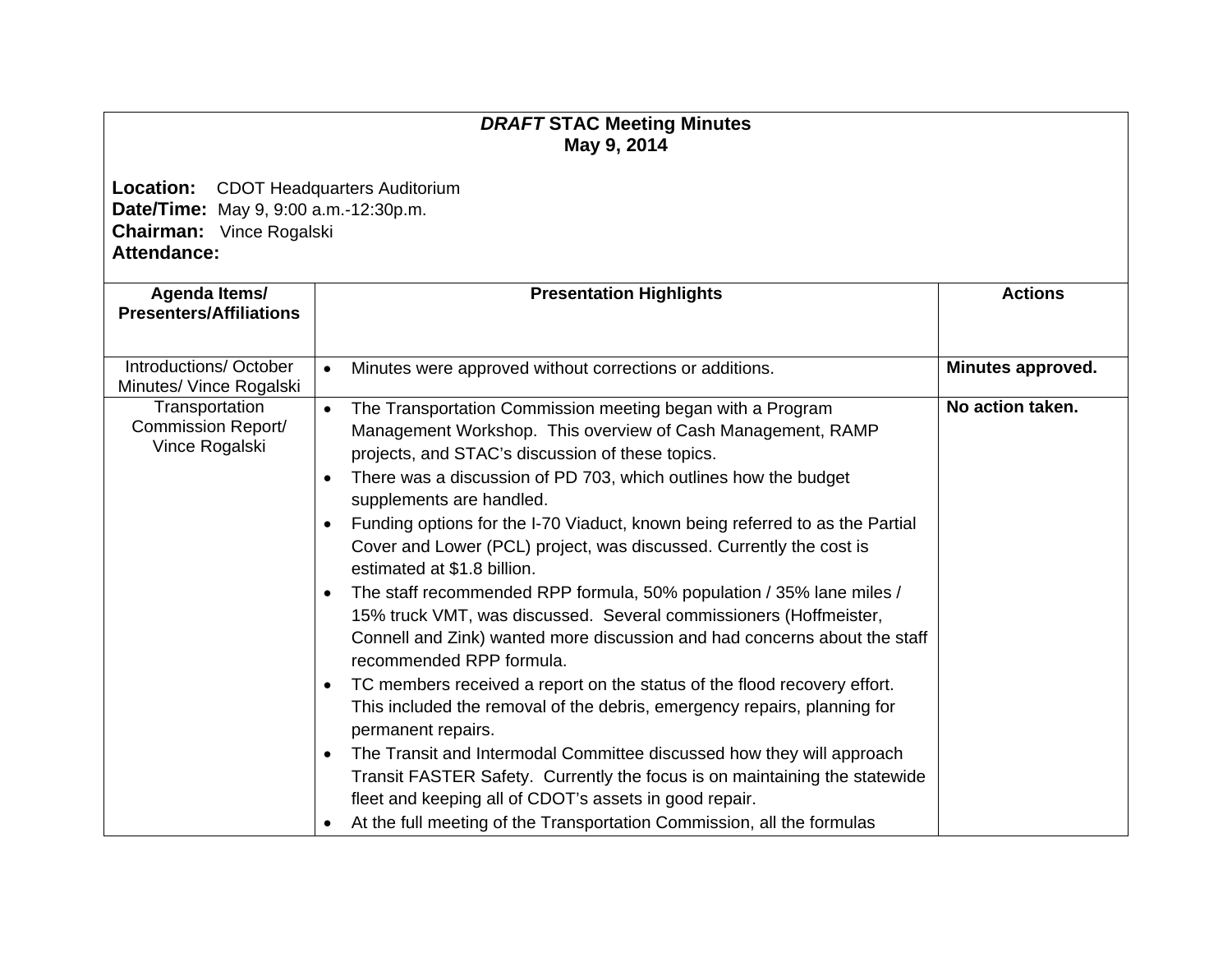|                                      | except FASTER Safety and RPP were approved.                                               |                  |
|--------------------------------------|-------------------------------------------------------------------------------------------|------------------|
|                                      | <b>STAC COMMENTS:</b>                                                                     |                  |
|                                      | Barb Kirkmeyer asked if the STAC recommended formula move forward to<br>$\bullet$         |                  |
|                                      | the TC? Vince informed her that he brought it up during the meeting, but                  |                  |
|                                      | they weren't interested in discussing it. Debra also informed her that the                |                  |
|                                      | discussion from STAC was presented.                                                       |                  |
|                                      | Terri Blackmore expressed concern over the level of tourism and freight that<br>$\bullet$ |                  |
|                                      | isn't captured by population. She felt that long-term Colorado will be                    |                  |
|                                      | disadvantaged by the staff recommended formula.                                           |                  |
|                                      | Greg Severance asked if the TC was scheduled to act on an RPP formula in<br>$\bullet$     |                  |
|                                      | May. Vince and Debra informed him that they are.                                          |                  |
|                                      | Mark Dowaliby stated that the expressed the need for a more equitable<br>$\bullet$        |                  |
|                                      | formula to satisfy the movement of people from the Front Range to                         |                  |
|                                      | recreation areas throughout the state.                                                    |                  |
|                                      | Jack Hilbert said that the Front Range population deals with congestion<br>$\bullet$      |                  |
|                                      | daily as opposed to just on weekends. Pete Fraser responded by saying                     |                  |
|                                      | that, in addition to weekend traffic, there is daily truck traffic.                       |                  |
|                                      |                                                                                           |                  |
| <b>Federal and State</b>             | Federal Update:<br>$\bullet$                                                              | No action taken. |
| Legislative Update/ Kurt<br>Morrison | The new transportation reauthorization draft was released in early May.<br>$\circ$        |                  |
|                                      | The draft proposes a 30% increase in funding for all state DOT's. At this                 |                  |
|                                      | point the reauthorization is a proposal and these proposals are rarely                    |                  |
|                                      | adopted as they are presented to Congress. The funding breakdown                          |                  |
|                                      | calls for a 70% increase in transit, a 20% increase in highway programs,                  |                  |
|                                      | and a doubling of rail funding. It also makes transportation funding                      |                  |
|                                      | solvent by closing tax loopholes and corporate tax shelters. One                          |                  |
|                                      | notable provision is allowing state DOT's to toll interstates with the                    |                  |
|                                      | approval of USDOT.                                                                        |                  |
|                                      | CDOT has submitted all five of its TIGER grants and they were received<br>$\circ$         |                  |
|                                      | by the USDOT before the deadline. Typically applications take between                     |                  |
|                                      | three and five months, but state DOT's will know by the November                          |                  |
|                                      | elections what the results are.                                                           |                  |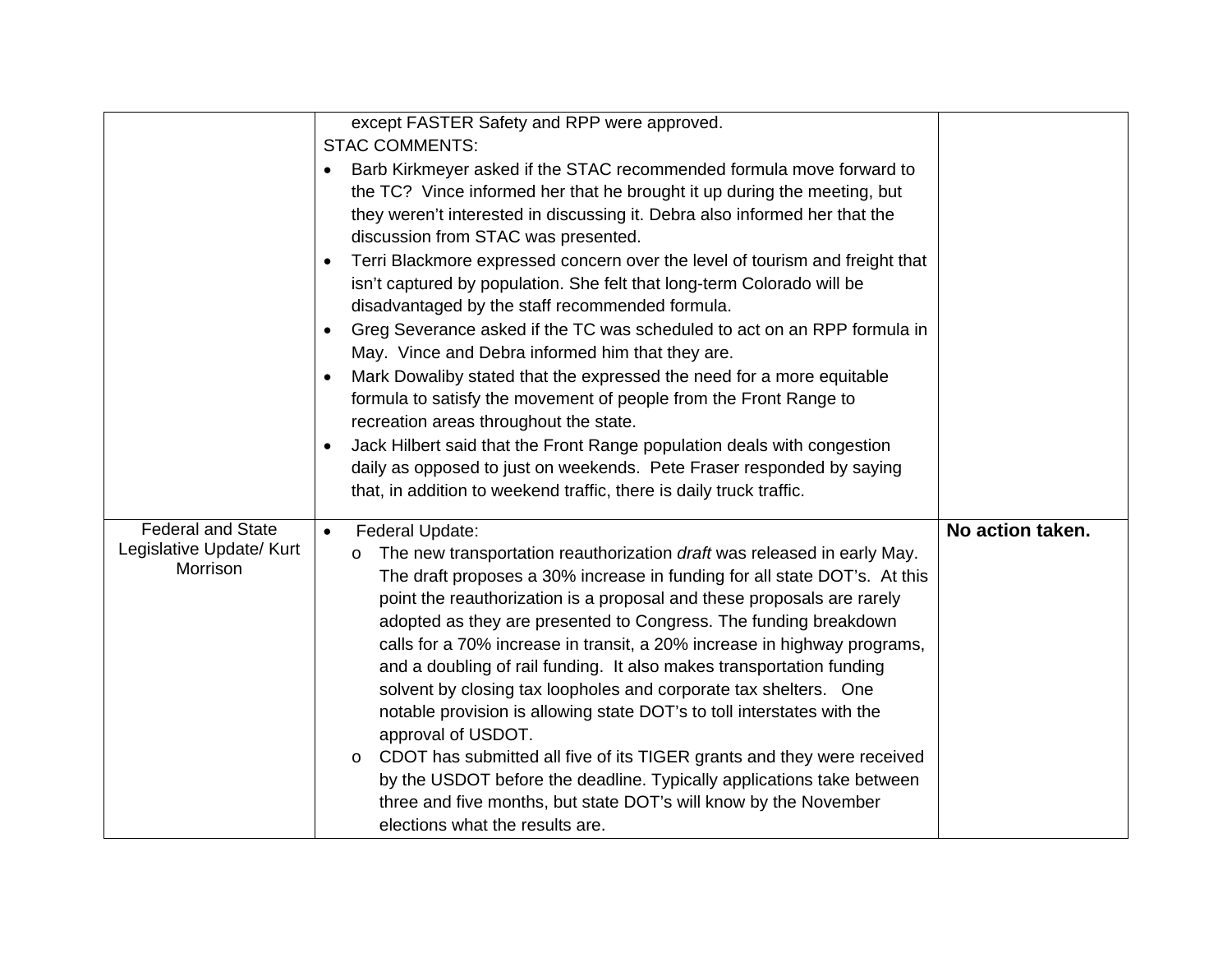|                     | State Update:<br>$\bullet$                                                             |                  |
|---------------------|----------------------------------------------------------------------------------------|------------------|
|                     | The State Legislature just ended it session and there were 725 bills                   |                  |
|                     | introduced. Of those 725, 93 were found to impact transportation in                    |                  |
|                     | some way.                                                                              |                  |
|                     | Kurt gave STAC a legislative debrief which included: SB 197, SB 200,<br>$\circ$        |                  |
|                     | HB 1161 and HB 1259.                                                                   |                  |
|                     | <b>STAC COMMENTS:</b>                                                                  |                  |
|                     | Greg Severance announced that on May 14, 2014 Governor Hickenlooper<br>$\bullet$       |                  |
|                     | will be in Pueblo sign HB 1161 into law.                                               |                  |
|                     | Wayne Williams asked of the additional \$2 billion the state is spending, is           |                  |
|                     | there anything more than \$700,000 going to transportation. Kurt answered              |                  |
|                     | "no" and explained the trigger mechanism for education.                                |                  |
|                     | Trent Bushner asked if Kurt felt that the legislature gave CDOT ample                  |                  |
|                     | opportunity to voice opposition to SB 197. Kurt responded that CDOT had                |                  |
|                     | over the last year CDOT has seen multiple iterations of the proposed                   |                  |
|                     | legislation, but the majority of the opposition came from the business                 |                  |
|                     | community because they were not brought along in the process.                          |                  |
| SB 228 Update/ Kurt | Kurt gave a brief overview of SB 228 and then explained the likelihood of<br>$\bullet$ | No action taken. |
| Morrison            | CDOT receiving those funds based on legal and political realities.                     |                  |
|                     | The legal reality is that CDOT used to receive transfers from the General<br>$\bullet$ |                  |
|                     | Fund, as directed by Colorado State Statute, which made up a large part of             |                  |
|                     | the CDOT budget. In 2008-09, Gov. Ritter stopped the General Fund                      |                  |
|                     | transfer to help balance the state budget. This was part of an agreement               |                  |
|                     | that when the economy recovers, CDOT we begin receiving those transfers.               |                  |
|                     | The system is set up so that whenever personal income growth is more than              |                  |
|                     | 5% there will be an average of 2% of the General Fund transfers to CDOT                |                  |
|                     | for five years.                                                                        |                  |
|                     | The political reality is that if the General Fund surplus is a small amount, it        |                  |
|                     | will be difficult for the General Assembly to devote the entire surplus and cut        |                  |
|                     | existing expenditures to accommodate the transfers. Additionally, if the               |                  |
|                     | economy doesn't trigger a TABOR refund, which would eliminate the                      |                  |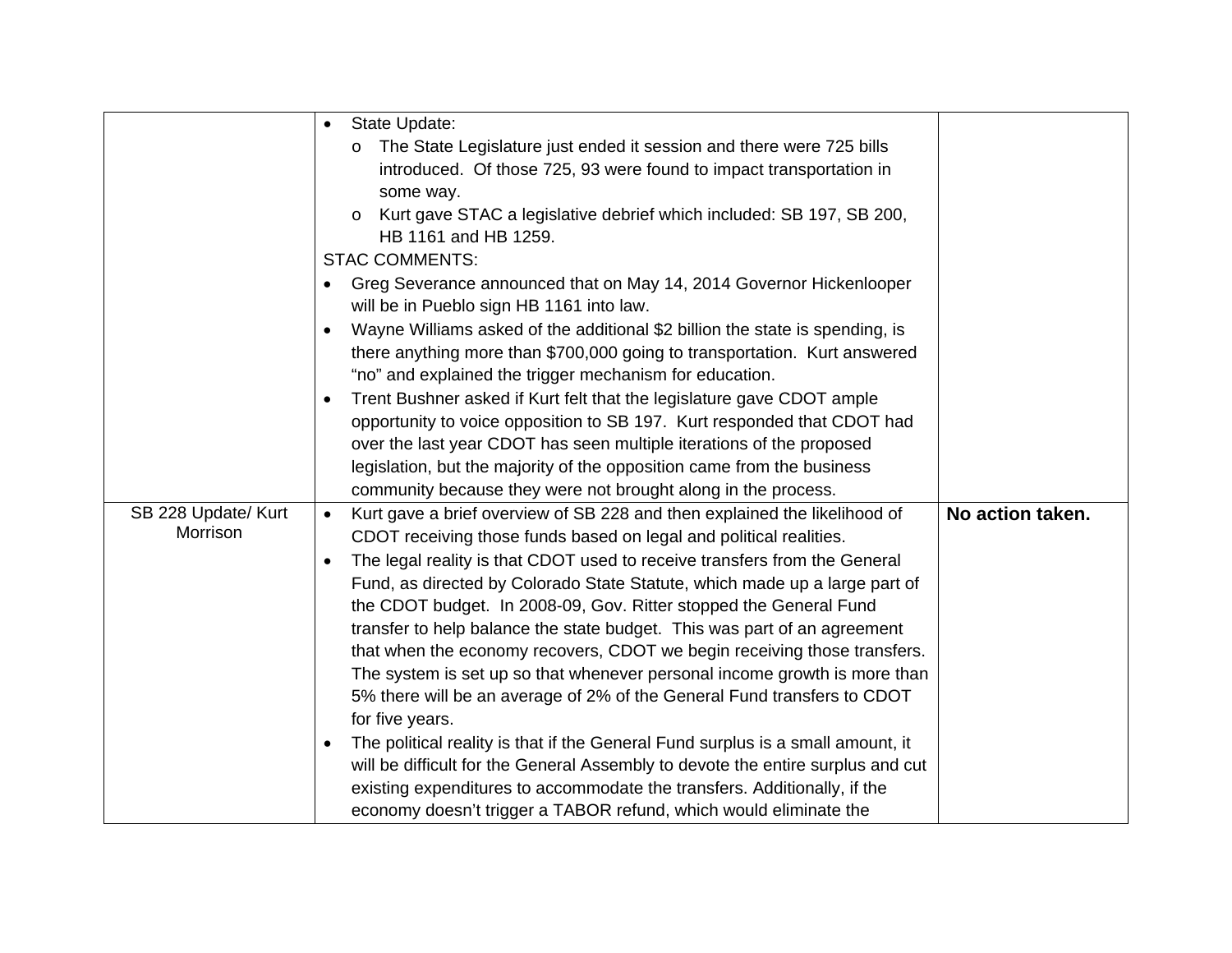|                     | possibility of SB 228 funds, then other groups, such as education                         |                  |
|---------------------|-------------------------------------------------------------------------------------------|------------------|
|                     | advocates, will begin to mobilize in opposition to SB 228.                                |                  |
|                     | <b>STAC COMMENTS:</b>                                                                     |                  |
|                     | Terri Blackmore suggested a TABOR override for SB 228 money. She also                     |                  |
|                     | asked if there are any other agencies that received an automatic payment                  |                  |
|                     | through SB 228. Kurt informed her that the Capital Construction Fund and                  |                  |
|                     | the State General Fund Reserve both receives funds.                                       |                  |
|                     | Bobby Lieb Jr. asked if it is the sentiment of the Transportation Commission<br>$\bullet$ |                  |
|                     | to use SB 228 funds to complete the remaining $7th$ pot projects. Debra                   |                  |
|                     | Perkins-Smith informed him that the Transportation Commission has not yet                 |                  |
|                     | had the conversation.                                                                     |                  |
|                     | Wayne Williams said that he doesn't see how the long term transportation<br>$\bullet$     |                  |
|                     | needs of the State are completed without a ballot issue.                                  |                  |
| I-70 Viaduct/ Peter | Peter Konzinski came before STAC to give a presentation on the I-70<br>$\bullet$          | No action taken. |
| Konzinski           | Viaduct. His presentation included: A brief history of the I-70 Viaduct,                  |                  |
|                     | alternatives analysis, an overview of the partial cover lowered option,                   |                  |
|                     | alternatives in supplemental DEIS, and the current schedule.                              |                  |
|                     | <b>STAC COMMENTS:</b>                                                                     |                  |
|                     | Terri Blackmore asked if CDOT has the funds (\$1.8 billion) to complete the               |                  |
|                     | project. Peter explained the funding conversation is ongoing and funding                  |                  |
|                     | mechanism to get to the first phase exists.                                               |                  |
|                     | Elise Jones asked how much funding is required to complete the first phase.<br>$\bullet$  |                  |
|                     | Peter explained that the first phase is roughly \$1 billion.                              |                  |
|                     | Wayne Williams asked how many people lived in the area before the<br>$\bullet$            |                  |
|                     | interstate was built 50 years ago.  Peter replied that surprisingly many of               |                  |
|                     | the homes in the area have been passed down generationally.  Wayne also                   |                  |
|                     | asked why there was the depth of 35 ft. was selected. Peter responded that                |                  |
|                     | many of the factors that are associated with the depth are driven by the                  |                  |
|                     | geometry of the project.                                                                  |                  |
|                     | Barbara Kirkmeyer questioned the movement of the existing school, which<br>$\bullet$      |                  |
|                     | might result in lower costs. Peter responded that the school couldn't                     |                  |
|                     | guarantee CDOT that it would remain in the neighborhood if moved.                         |                  |
|                     | Wayne Williams commented that one of the pitfalls of the EIS process is                   |                  |
|                     | that it focuses on one particular corridor and doesn't account for the needs              |                  |
|                     | of the entire state. This project's cost represents the entire CDOT budget                |                  |
|                     | for 2 years and the remaining $7th$ pot projects.                                         |                  |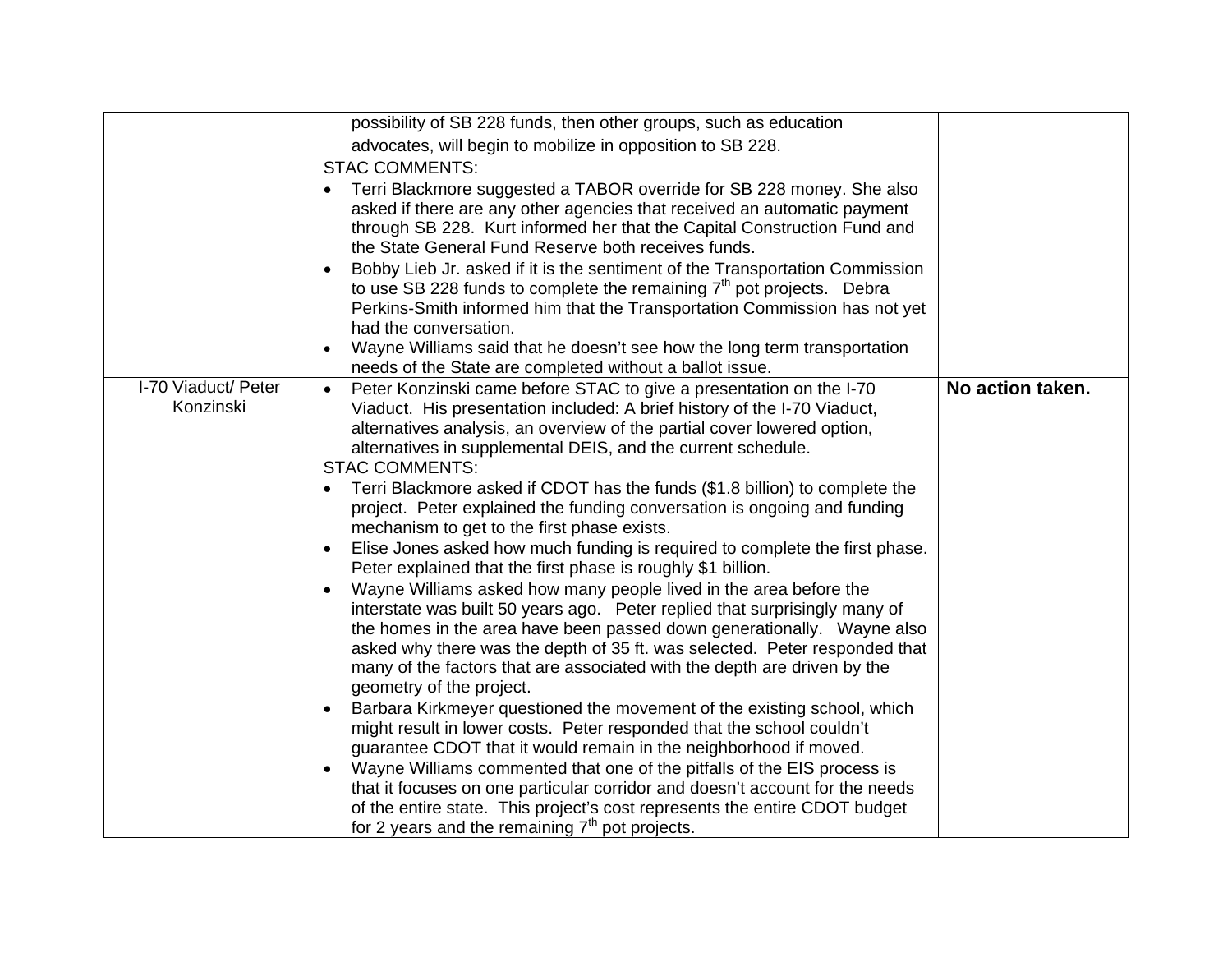|                                       | Thad Noll said that it's great to see CDOT go back and fix things that had<br>$\bullet$<br>been done poorly in the past.<br>Vince Rogalski informed STAC members that the TC discussed using all of<br>$\bullet$<br>the Bridge Enterprise money, but that meant that other bridges in the state<br>would not receive funding for the foreseeable future.<br>Barbra Kirkmeyer said that if they do the I-70 projects than all projects will<br>have to wait some period of time before they are completed. Peter informed<br>Barbara that the cost of the project doesn't mean that other projects won't<br>get funding.<br>Pete Fraser said that the I-70 Viaduct projects places all the funds into one<br>$\bullet$<br>project and will leave other areas of the state to figure out how to fund their<br>priorities.<br>Craig Casper said that he was encouraged by the effort to attempt to<br>finance projects on strategic corridors and asked if the same consideration<br>will be given to other strategic corridors.<br>Doug Rex asked if our long term funding options have been examined, such<br>as bonding. Peter informed Doug that this project is being looked at by<br>HTPE, within the Office of Major Projects, and CDOT is still considering all<br>funding scenarios.<br>Wayne Williams commented that the project is important and needs to be<br>completed, but the impact on the rest of the system must be examined.<br>Terri Blackmore asked how CDOT plans to handle the traffic. Peter<br>informed her that CDOT intent would be to construct the railroad crossing,<br>located at the western end of the project, to its full configuration and then<br>construct half of the partial cover lower section to the north of the existing I-<br>70 Viaduct. This would allow traffic to remain on the existing viaduct and<br>once construction is complete the traffic would switch to the new half<br>section. |                                                                                                                                                                     |
|---------------------------------------|--------------------------------------------------------------------------------------------------------------------------------------------------------------------------------------------------------------------------------------------------------------------------------------------------------------------------------------------------------------------------------------------------------------------------------------------------------------------------------------------------------------------------------------------------------------------------------------------------------------------------------------------------------------------------------------------------------------------------------------------------------------------------------------------------------------------------------------------------------------------------------------------------------------------------------------------------------------------------------------------------------------------------------------------------------------------------------------------------------------------------------------------------------------------------------------------------------------------------------------------------------------------------------------------------------------------------------------------------------------------------------------------------------------------------------------------------------------------------------------------------------------------------------------------------------------------------------------------------------------------------------------------------------------------------------------------------------------------------------------------------------------------------------------------------------------------------------------------------------------------------------------------------------------------------------------------|---------------------------------------------------------------------------------------------------------------------------------------------------------------------|
| Formula Programs/Deb<br>Perkins-Smith | Debra Perkins-Smith came before STAC to discuss FASTER Safety and<br>$\bullet$<br>RPP. Debra informed STAC members that all the formula programs have<br>been adopted with the exception of FASTER Safety and RPP.<br>Debra began the conversation on FASTER Safety Mitigation by reviewing<br>what STAC had discussed in the April meeting. This included the goals for<br>the program, funding allocations based on region estimates, the metrics and<br>data used as inputs into the funding formula, and the project selection<br>criteria.                                                                                                                                                                                                                                                                                                                                                                                                                                                                                                                                                                                                                                                                                                                                                                                                                                                                                                                                                                                                                                                                                                                                                                                                                                                                                                                                                                                            | <b>ACTION ITEM #1:</b><br>Greg Severance made<br>a motion to<br>recommend formula<br>option four to the<br>Transportation<br>Commission for<br>approval. The motion |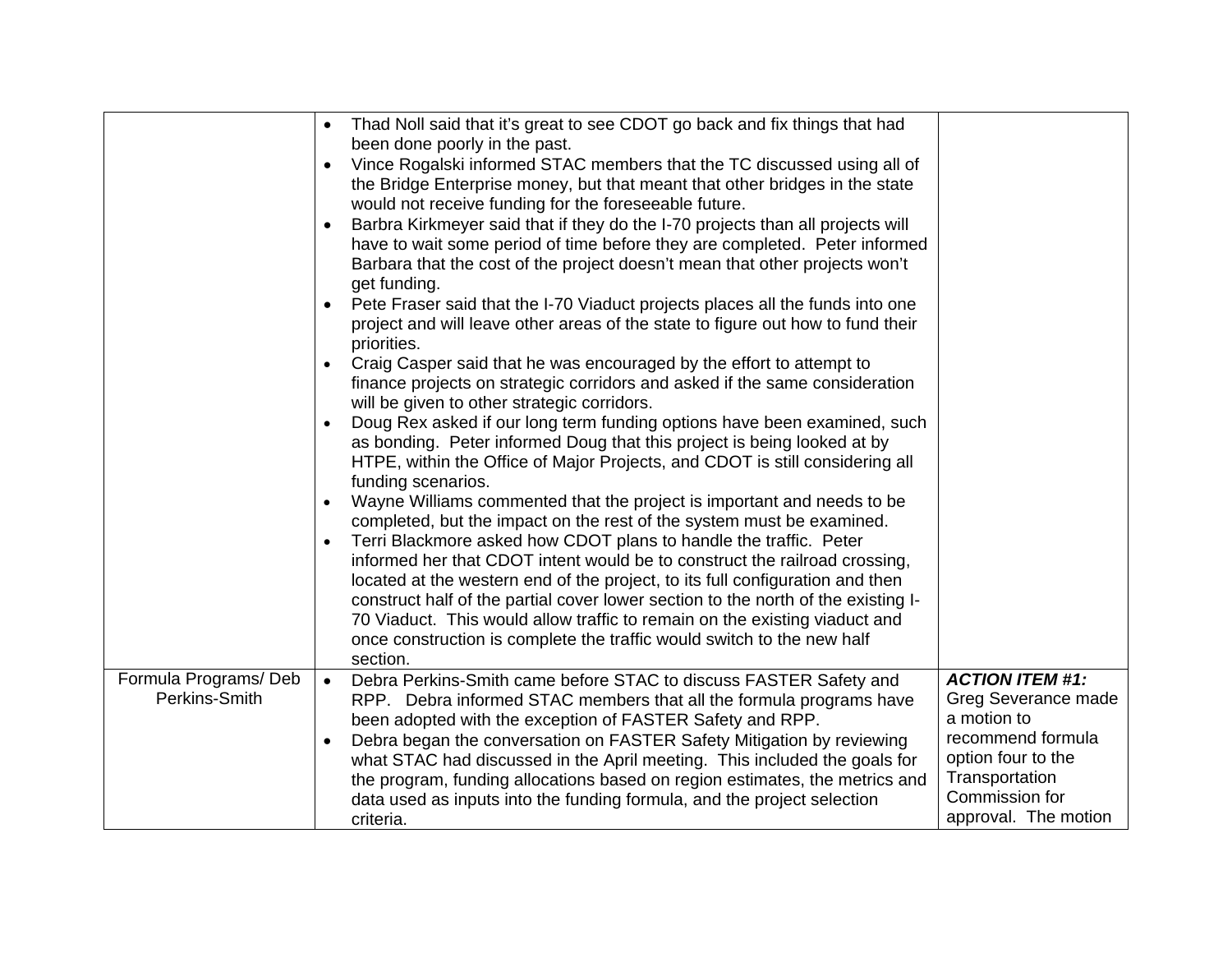| STAC COMMENTS ON FASTER SAFETY:                                                                                                         | passed unanimously.    |
|-----------------------------------------------------------------------------------------------------------------------------------------|------------------------|
| <b>ACTION ITEM:</b> Greg Severance made a motion to recommend formula                                                                   |                        |
| option four to the Transportation Commission for approval. The motion                                                                   | <b>ACTION ITEM #2:</b> |
| passed unanimously.                                                                                                                     | Trent Bushner made a   |
| Wayne Williams asked for clarifications for the number of crashes on the                                                                | motion that the STAC   |
| system. Debra informed him that the crash data is from all roadways.                                                                    | submit a letter to the |
| Doug Rex asked what the annual allocation of funding will be based on.                                                                  | <b>TC and Governor</b> |
| Debra explained that because this is for the STIP/TIP it will be for a four                                                             | Hickenlooper           |
| year period and then will be revisited during the next plan update cycle.                                                               | reaffirming their      |
| Bobby Lieb Jr. asked what the estimated total budget allocation for FASTER                                                              | support of the STAC    |
| Safety Mitigation is. Debra informed him that it is \$47 million, which starts in                                                       | recommended            |
| FY 2015.                                                                                                                                | formula. The motion    |
| Thad Noll and Elise Jones both expressed support for option four even                                                                   | passed.                |
| though their representative regions will be receiving fewer funding than in                                                             |                        |
| the past. They gave their support to option 4 because it makes since from a                                                             |                        |
| safety standpoint.                                                                                                                      |                        |
| Terri Blackmore asked how the remaining \$40 million for FASTER Safety                                                                  |                        |
| Asset Management will be allocated. Debra explained that the \$40 million                                                               |                        |
| goes to the Asset Management Program that is allocated on a statewide                                                                   |                        |
| basis.                                                                                                                                  |                        |
| <b>STAC COMMENTS ON RPP:</b>                                                                                                            |                        |
| Gary Beedy commented that removing VMT from the formula, in favor of<br>population, removes any measure of vehicle volume on the roads. |                        |
| Removing VMT from a formula that has statewide implications doesn't make                                                                |                        |
| much sense. He also mentioned that there are more travel options in urban                                                               |                        |
| vs. those in the rural areas.                                                                                                           |                        |
| Thad Noll commented at the TC workshop there was virtually no chance of                                                                 |                        |
| the STAC recommended formula being heard. He urged STAC members to                                                                      |                        |
| contact their TC member if they disagree with their position.                                                                           |                        |
| Pete Fraser said that there was no validity in further discussion of the RPP                                                            |                        |
| formula because STAC has consistently made their position known and the                                                                 |                        |
| TC isn't listening.                                                                                                                     |                        |
| George Wilkinson said the TC should listen to STAC recommendations,                                                                     |                        |
| otherwise what is the purpose of STAC.                                                                                                  |                        |
| Bobby Lieb Jr. expressed continued support for the STAC recommendation                                                                  |                        |
| and commented that is happening is offensive because STAC has spent a                                                                   |                        |